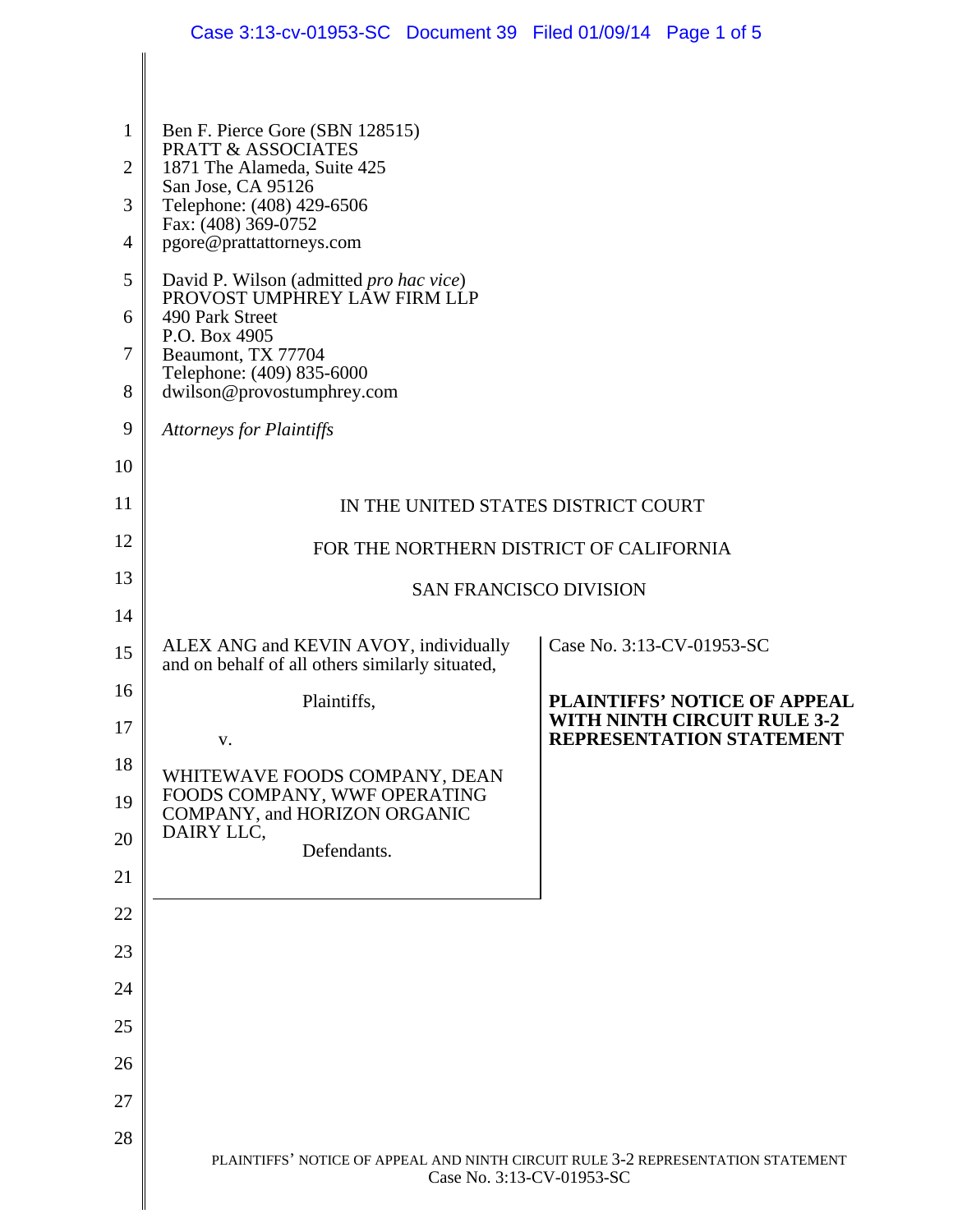## Case 3:13-cv-01953-SC Document 39 Filed 01/09/14 Page 2 of 5

| $\mathbf{1}$   | Notice is hereby given that Plaintiffs Alex Ang and Kevin Avoy, individually and on behalf                    |  |
|----------------|---------------------------------------------------------------------------------------------------------------|--|
| $\overline{2}$ | of all others similarly situated, appeal to the United States Court of Appeals for the Ninth Circuit          |  |
| 3              | from the judgment entered in the above captioned action, including the Order Granting Motion to               |  |
| $\overline{4}$ | Dismiss entered on December 10, 2013, Dkt. 38, which dismissed all Plaintiffs' claims with                    |  |
| 5              | prejudice.                                                                                                    |  |
| 6              |                                                                                                               |  |
| $\overline{7}$ | Dated: January 9, 2014.                                                                                       |  |
| 8              |                                                                                                               |  |
| 9              | Respectfully submitted,                                                                                       |  |
| 10             |                                                                                                               |  |
| 11             | /S/ David P. Wilson<br>David P. Wilson (admitted pro hac vice)                                                |  |
| 12             | PROVOST UMPHREY LAW FIRM LLP<br>490 Park Street                                                               |  |
| 13             | P.O. Box 4905<br>Beaumont, TX 77704                                                                           |  |
| 14             | Telephone: (409) 835-6000<br>dwilson@provostumphrey.com                                                       |  |
| 15             | Ben F. Pierce Gore (SBN 128515)                                                                               |  |
| 16             | <b>PRATT &amp; ASSOCIATES</b><br>1871 The Alameda, Suite 425                                                  |  |
| 17             | San Jose, CA 95126<br>Telephone: (408) 429-6506                                                               |  |
| 18             | Fax: (408) 369-0752<br>pgore@prattattorneys.com                                                               |  |
| 19             |                                                                                                               |  |
| 20             | <b>Attorneys for Plaintiffs</b>                                                                               |  |
| 21             |                                                                                                               |  |
| 22             |                                                                                                               |  |
| 23             |                                                                                                               |  |
| 24             |                                                                                                               |  |
| 25             |                                                                                                               |  |
| 26             |                                                                                                               |  |
| 27             |                                                                                                               |  |
| 28             | $-1-$                                                                                                         |  |
|                | PLAINTIFFS' NOTICE OF APPEAL AND NINTH CIRCUIT RULE 3-2 REPRESENTATION STATEMENT<br>Case No. 3:13-CV-01953-SC |  |
|                |                                                                                                               |  |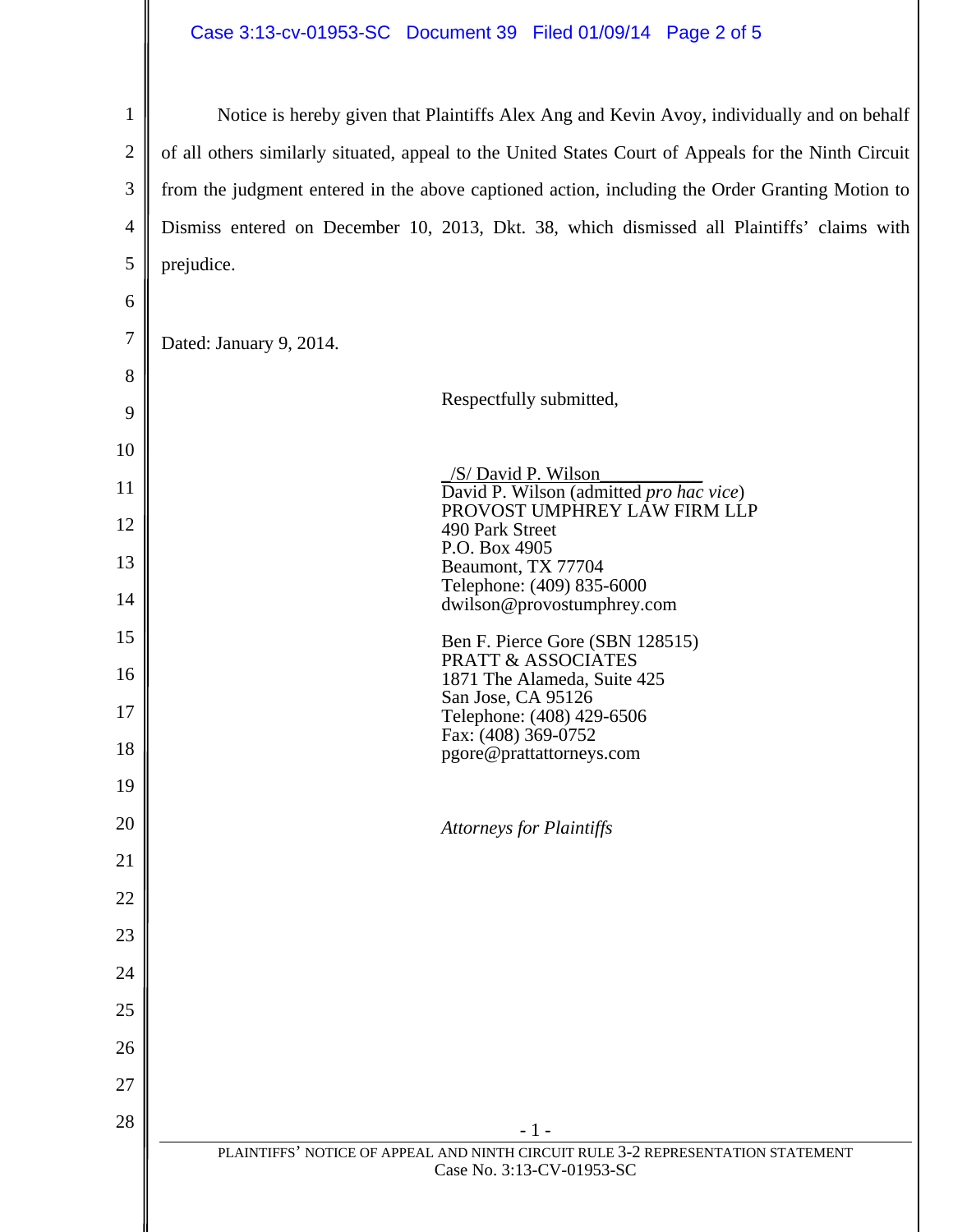|              | Case 3:13-cv-01953-SC Document 39 Filed 01/09/14 Page 3 of 5                                                                                                           |  |
|--------------|------------------------------------------------------------------------------------------------------------------------------------------------------------------------|--|
| $\mathbf{1}$ | <b>RULE 3-2 REPRESENTATION STATEMENT</b>                                                                                                                               |  |
| $\mathbf{2}$ | Plaintiffs-Appellants, Alex Ang and Kevin Avoy, are represented by:<br>1.                                                                                              |  |
| 3            | David P. Wilson                                                                                                                                                        |  |
| 4            | PROVOST UMPHREY LAW FIRM LLP<br>490 Park Street                                                                                                                        |  |
| 5            | P.O. Box 4905<br>Beaumont, TX 77704                                                                                                                                    |  |
| 6            | Telephone: (409) 835-6000<br>dwilson@provostumphrey.com                                                                                                                |  |
| 7            | Ben F. Pierce Gore                                                                                                                                                     |  |
| 8            | PRATT & ASSOCIATES<br>1871 The Alameda, Suite 425                                                                                                                      |  |
| 9            | San Jose, CA 95126<br>Telephone: (408) 429-6506<br>Fax: (408) 369-0752                                                                                                 |  |
| 10           | pgore@prattattorneys.com                                                                                                                                               |  |
| 11<br>12     | All Defendant-Appellees, including WhiteWave Operating Company, Dean Foods<br>2.<br>Company, WWF Operating Company, and Horizon Organic Dairy LLC, are represented by: |  |
| 13           | Angela C. Agrusa (Bar No. 131337)                                                                                                                                      |  |
| 14           | aagrusa@linerlaw.com<br>Randall J. Sunshine (Bar No. 137363)                                                                                                           |  |
| 15           | rsunshine@linerlaw.com<br>Nathan M. Davis (Bar No. 287452)                                                                                                             |  |
| 16           | ndavis@linerlaw.com<br>LINER GRODE STEIN YANKELEVITZ SUNSHINE REGENSTREIF & TAYLOR LLP                                                                                 |  |
| 17           | 1100 Glendon Avenue, 14th Floor<br>Los Angeles, California 90024.3503                                                                                                  |  |
| 18           | Telephone: (310) 500-3500<br>Facsimile: (310) 500-3501                                                                                                                 |  |
| 19           | Dated: January 9, 2014.                                                                                                                                                |  |
| 20           |                                                                                                                                                                        |  |
| 21           | /S/ David P. Wilson<br>David P. Wilson (admitted pro hac vice)                                                                                                         |  |
| 22<br>23     | PROVOST UMPHREY LAW FIRM LLP<br>490 Park Street                                                                                                                        |  |
| 24           | P.O. Box 4905<br>Beaumont, TX 77704                                                                                                                                    |  |
| 25           | Telephone: (409) 835-6000<br>dwilson@provostumphrey.com                                                                                                                |  |
| 26           |                                                                                                                                                                        |  |
| 27           |                                                                                                                                                                        |  |
| 28           | $-2-$                                                                                                                                                                  |  |
|              | PLAINTIFFS' NOTICE OF APPEAL AND NINTH CIRCUIT RULE 3-2 REPRESENTATION STATEMENT<br>Case No. 3:13-CV-01953-SC                                                          |  |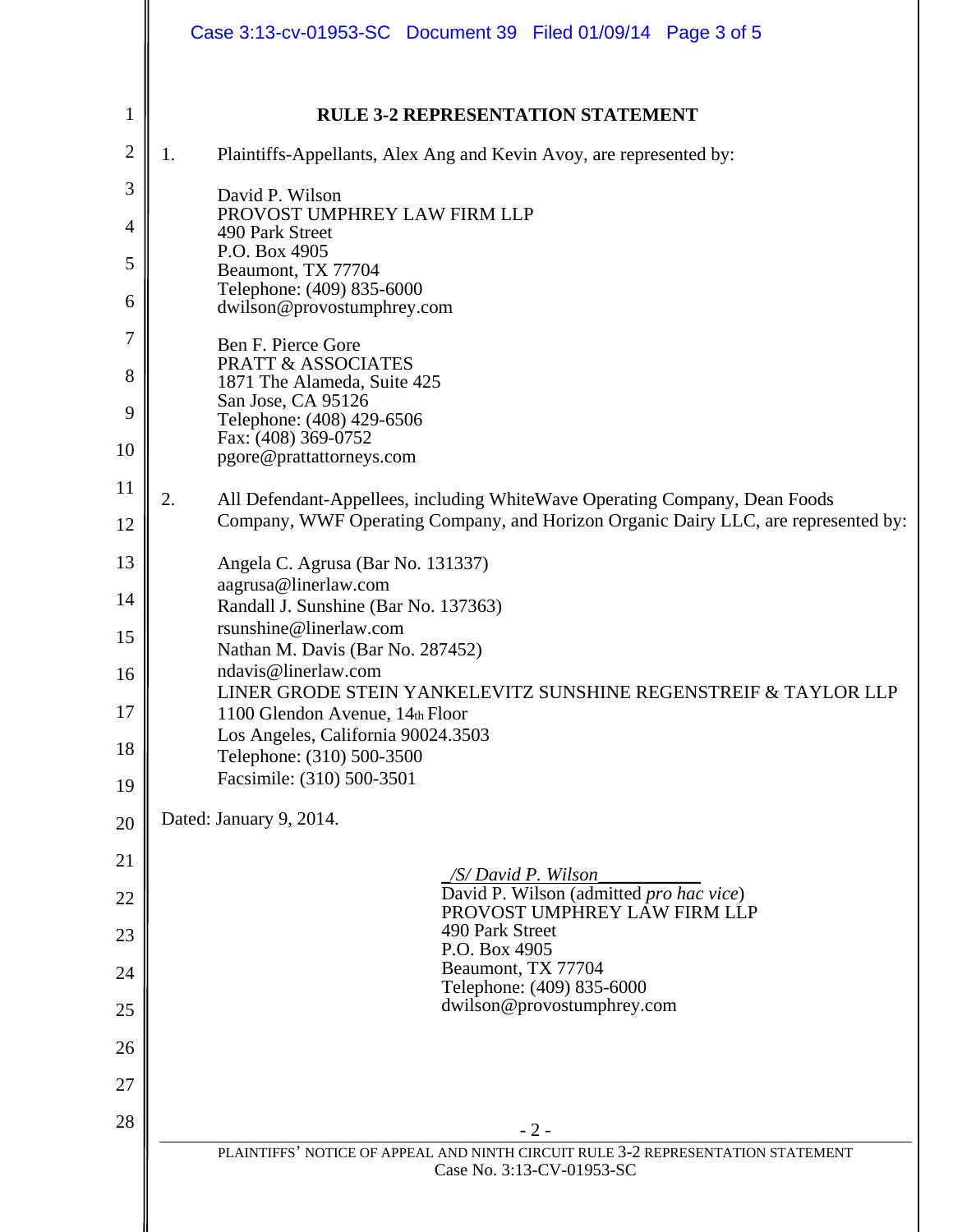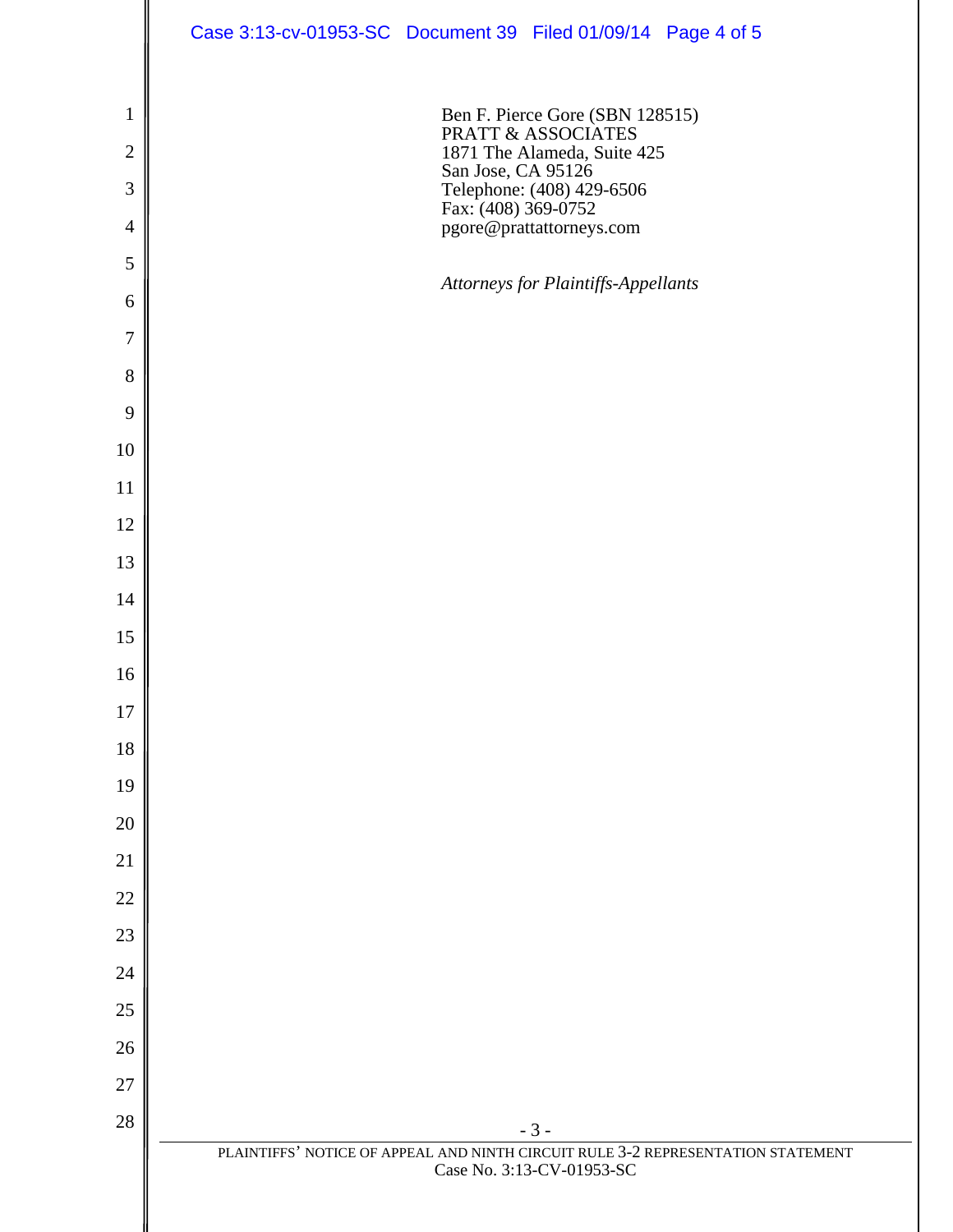| 1              |                                                                                                          |  |
|----------------|----------------------------------------------------------------------------------------------------------|--|
| $\overline{2}$ | <b>CERTIFICATE OF SERVICE BY CM/ECF</b>                                                                  |  |
| 3              | I hereby certify that on January 9, 2014, I served PLAINTIFFS' NOTICE OF APPEAL                          |  |
| $\overline{4}$ | AND NINTH CIRCUIT RULE 3-2 REPRESENTATION STATEMENT by electronically filing                             |  |
| 5              | the foregoing document listed above by using the Case Management/ Electronic Case filing system.         |  |
| 6              | I further certify that all participants in the case are registered CM/ECF users and that service will be |  |
| $\overline{7}$ | accomplished by the court's CM/ECF system                                                                |  |
| 8              |                                                                                                          |  |
| 9              | /S/David P. Wilson                                                                                       |  |
| 10             | David P. Wilson                                                                                          |  |
| 11             |                                                                                                          |  |
| 12             |                                                                                                          |  |
| 13             |                                                                                                          |  |
| 14             |                                                                                                          |  |
| 15<br>16       |                                                                                                          |  |
| 17             |                                                                                                          |  |
| 18             |                                                                                                          |  |
| 19             |                                                                                                          |  |
| 20             |                                                                                                          |  |
| 21             |                                                                                                          |  |
| 22             |                                                                                                          |  |
| 23             |                                                                                                          |  |
| 24             |                                                                                                          |  |
| 25             |                                                                                                          |  |
| 26             |                                                                                                          |  |
| 27             |                                                                                                          |  |
| 28             | - 4 -<br>PLAINTIFFS' NOTICE OF APPEAL AND NINTH CIRCUIT RULE 3-2 REPRESENTATION STATEMENT                |  |
|                | Case No. 3:13-CV-01953-SC                                                                                |  |
|                |                                                                                                          |  |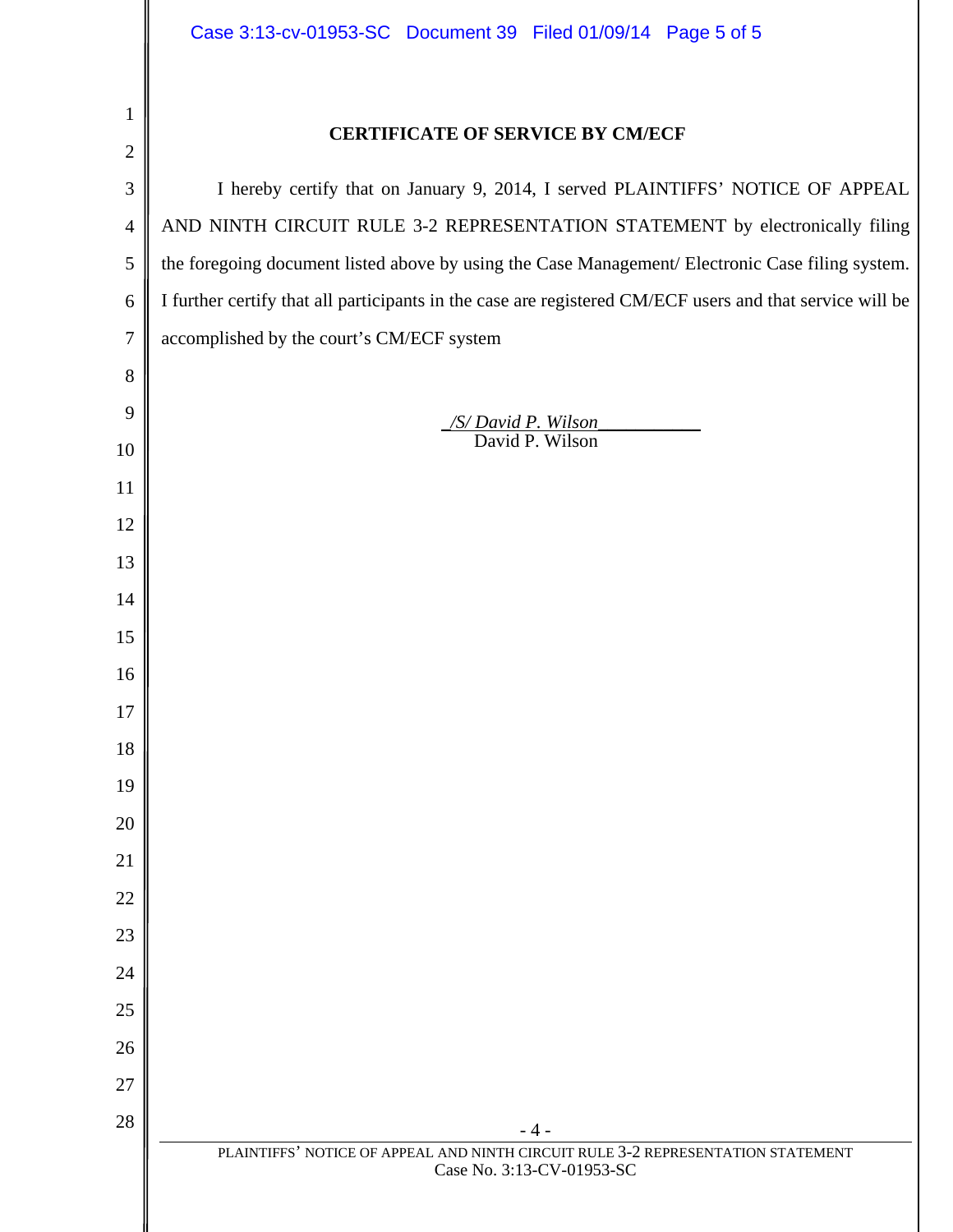#### CaseCase15039 07-0119534 8024 Document 8932080 Filed 01 Folded 41-Fraqe 3 of 3:13-co-01 Filed 01:13-co-01-01-0



Office of the Clerk **United States Court of Appeals for the Ninth Circuit**  Post Office Box 193939 San Francisco, California 94119-3939 415-355-8000

Molly C. Dwyer Clerk of Court

January 09, 2014

| $No.$ :             | 14-15039                                          |
|---------------------|---------------------------------------------------|
| D.C. No.            | $3:13$ -cv-01953-SC                               |
| <b>Short Title:</b> | Alex Ang, et al v. Whitewave Foods Company, et al |

Dear Appellant/Counsel

A copy of your notice of appeal/petition has been received in the Clerk's office of the United States Court of Appeals for the Ninth Circuit. The U.S. Court of Appeals docket number shown above has been assigned to this case. You must indicate this Court of Appeals docket number whenever you communicate with this court regarding this case.

Please furnish this docket number immediately to the court reporter if you place an order, or have placed an order, for portions of the trial transcripts. The court reporter will need this docket number when communicating with this court.

**The due dates for filing the parties' briefs and otherwise perfecting the appeal have been set by the enclosed "Time Schedule Order," pursuant to applicable FRAP rules. These dates can be extended only by court order. Failure of the appellant to comply with the time schedule order will result in automatic dismissal of the appeal. 9th Cir. R. 42-1.**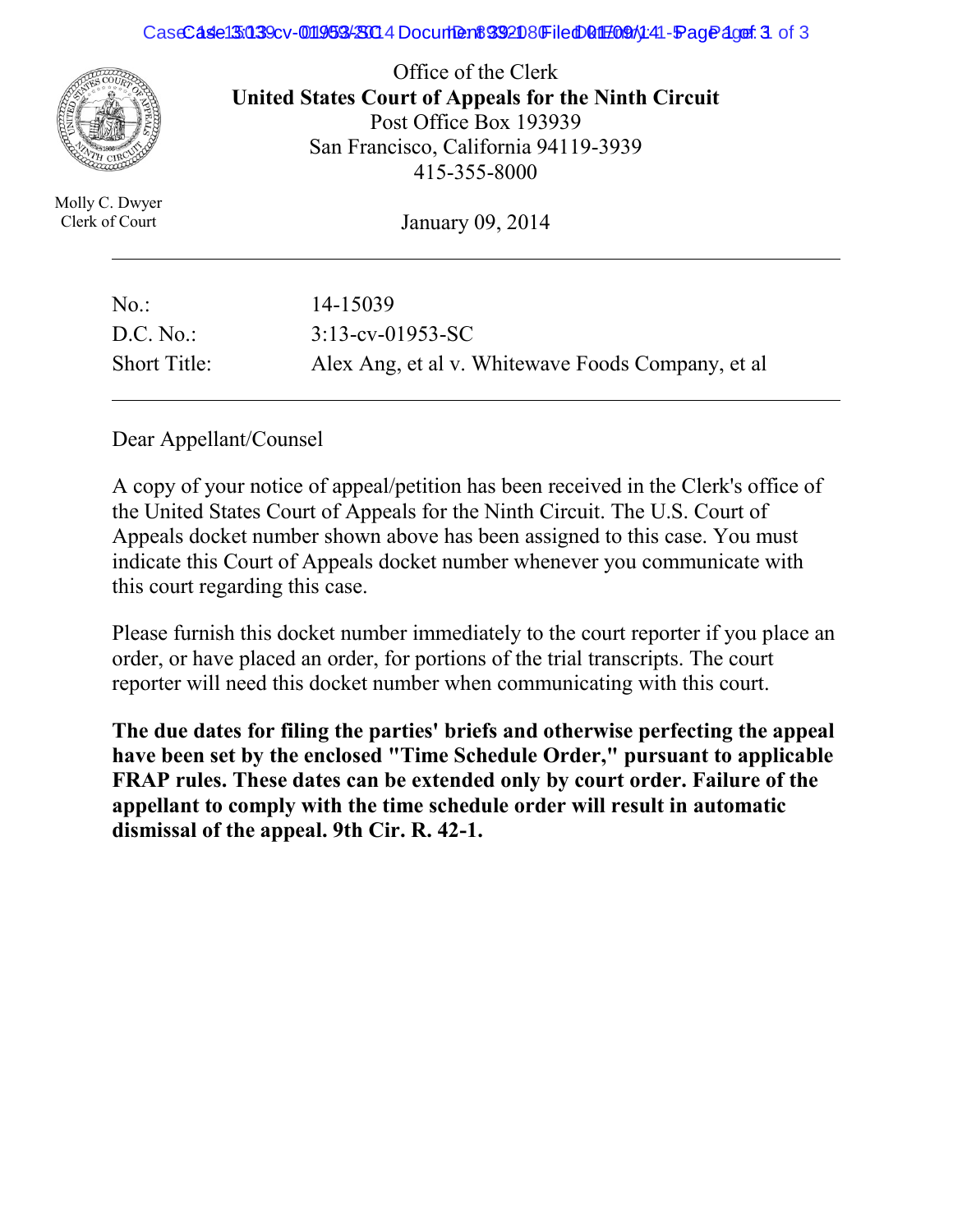CaseCase13039cv-01195343004 Document 392080 Filed 01 F09 4:41-Fage 2 of 3:13-cost 3

#### UNITED STATES COURT OF APPEALS

#### FOR THE NINTH CIRCUIT

# **FILED**

JAN 09 2014

MOLLY C. DWYER, CLERK U.S. COURT OF APPEALS

ALEX ANG; KEVIN AVOY, individually and on behalf of all others similarly situated,

Plaintiffs - Appellants,

v.

WHITEWAVE FOODS COMPANY; DEAN FOODS COMPANY; WWF OPERATING COMPANY; HORIZON ORGANIC DAIRY, LLC,

Defendants - Appellees.

No. 14-15039

D.C. No. 3:13-cv-01953-SC U.S. District Court for Northern California, San Francisco

### **TIME SCHEDULE ORDER**

The parties shall meet the following time schedule.

| <b>Thu., January 16, 2014</b> | Mediation Questionnaire due. If your registration for<br>Appellate ECF is confirmed after this date, the<br>Mediation Questionnaire is due within one day of<br>receiving the email from PACER confirming your<br>registration. |
|-------------------------------|---------------------------------------------------------------------------------------------------------------------------------------------------------------------------------------------------------------------------------|
| <b>Mon., April 21, 2014</b>   | Appellant's opening brief and excerpts of record shall<br>be served and filed pursuant to FRAP 32 and 9th Cir.<br>$R. 32-1.$                                                                                                    |
| <b>Mon., May 19, 2014</b>     | Appellee's answering brief and excerpts of record<br>shall be served and filed pursuant to FRAP 32 and<br>9th Cir. R. 32-1.                                                                                                     |